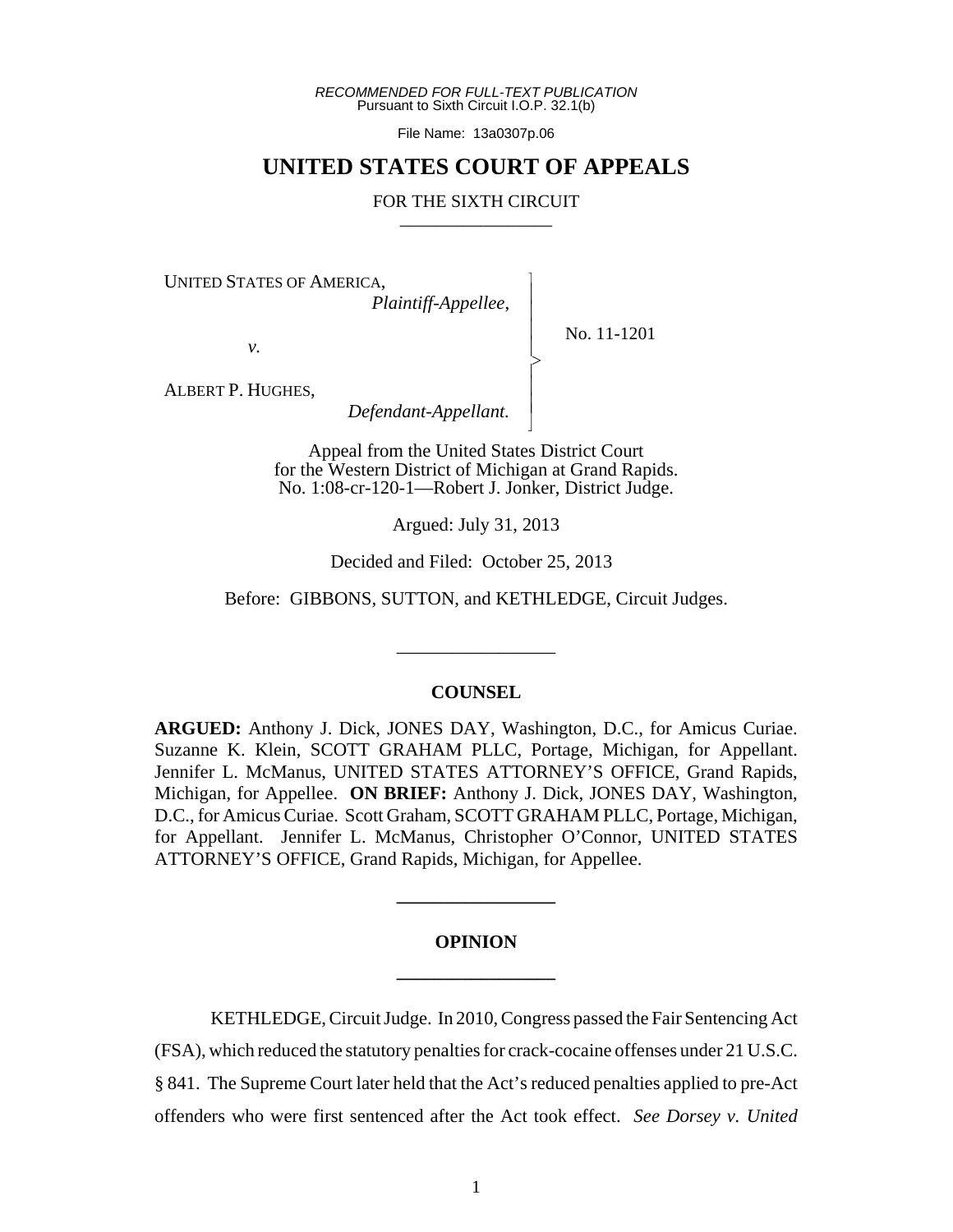*States*, 132 S. Ct. 2321 (2012). Albert Hughes was first sentenced for his § 841 conviction before the FSA's effective date, but—due to a mistaken remand on our part—was resentenced for that offense after that date. The district court reinstated Hughes's original sentence. Citing *Dorsey*, Hughes argues that the FSA should have applied retroactively to his resentencing. But we think the Supreme Court's reasoning in *Dorsey*, fairly read, cuts against Hughes's argument here. We therefore affirm.

In March 2008, Hughes's girlfriend called 911 to report that Hughes was physically abusing her. After the police arrived at her apartment, they found 64 grams of crack cocaine, a loaded 9mm pistol, and a loaded 9mm carbine rifle, among other contraband. Hughes later pled guilty to federal drug and gun charges.

The district court sentenced Hughes on April 30, 2009. At that time, Hughes was subject to two mandatory-minimum penalties: first, a ten-year mandatory-minimum sentence under 21 U.S.C.  $\S$  841(b)(1)(A) for possession with intent to distribute more than 50 grams of crack; and second, a five-year mandatory sentence enhancement under 18 U.S.C. § 924(c) for possession of a firearm in furtherance of a drug-trafficking offense. Accordingly, the district court sentenced Hughes to 121 months' imprisonment on the drug counts and 60 months' on the gun count, for a total of 15 years plus one month in prison.

On appeal, we vacated Hughes's sentence and remanded his case for resentencing "in light of" *United States v. Almany*, 598 F.3d 238 (6th Cir. 2010). In *Almany*, we held that the § 924(c) enhancement does not apply in cases where the defendant is already subject to another mandatory-minimum sentence of longer than five years—as Hughes was here under  $\S$  841(b)(1)(A). Before the district court could resentence Hughes, however, the Supreme Court invalidated our decision in *Almany*. *See Abbott v. United States*, 131 S. Ct. 18 (2010). Thus, by the time of Hughes's resentencing, the whole basis for the remand—namely, the "light" provided by our decision in *Almany*—had been extinguished.

The district court resentenced Hughes on January 28, 2011. Although Hughes acknowledged that *Almany* could no longer support a sentence shorter than the one he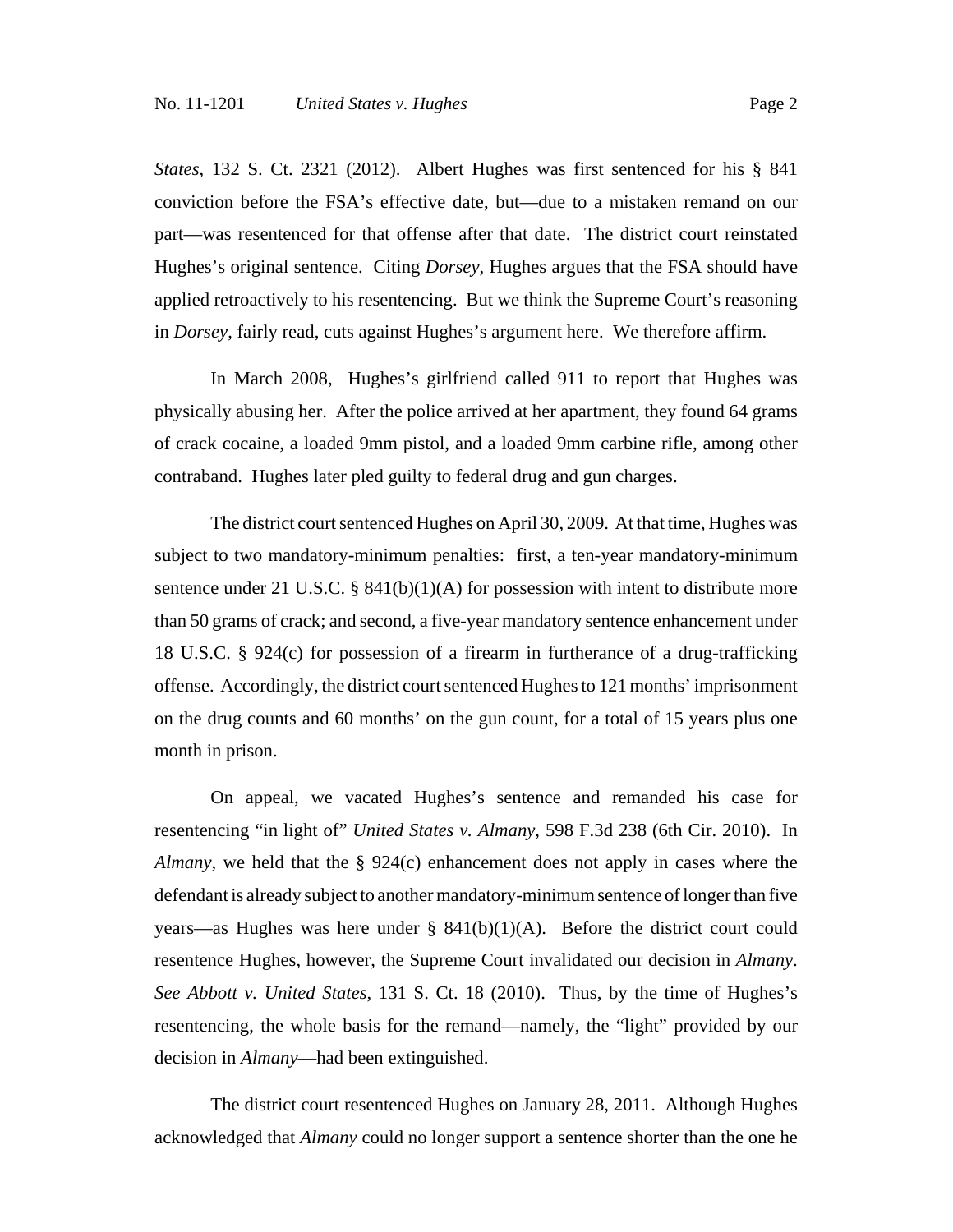initially received, Hughes argued that another intervening circumstance did: Congress's enactment of the Fair Sentencing Act, which had taken effect four months earlier, on August 3, 2010. Under the FSA, Hughes's mandatory-minimum sentence for his crack

offense would have been only five years, rather than ten. But Hughes's argument conflicted with a longstanding federal rule that a crime's penalties are normally those on the books when the crime was committed. The district court also noted that, pursuant to another federal statute, the sentencing guidelines applicable to Hughes's resentencing were the same ones applicable to his initial sentencing. *See* 18 U.S.C. § 3742(g)(1). The court therefore imposed the same 15-year sentence.

Hughes brought this appeal, arguing that the district court should have applied the FSA retroactively to his case. The government initially filed a brief in opposition, arguing at some length that the general rule against retroactive application of federal sentencing statutes applied with full force to Hughes's resentencing. But then the government reversed its position in FSA cases nationwide; and thus it filed a new brief in which it argued we should vacate the district court's judgment and remand Hughes's case for resentencing under the FSA. We appointed Anthony J. Dick, Esq., to argue as an *amicus curiae* in support of the district court's judgment.

We review de novo the district court's decision not to apply the FSA to Hughes's resentencing. *See Cnty. of Oakland v. Fed. Hous. Fin. Agency*, 716 F.3d 935, 939 (6th Cir. 2013). The question presented is whether the FSA applies to a defendant who is resentenced after the FSA's effective date, but who committed his crime and was initially sentenced before that date. The presumptive answer to that question is no. The federal savings statute—codified at 1 U.S.C. § 109—provides that "[t]he repeal of any statute shall not have the effect to release or extinguish any penalty, forfeiture, or liability incurred under such statute, unless the repealing Act shall so expressly provide[.]" As interpreted by the Supreme Court, "the word 'repeal[,]'" as used in § 109, "applies when a new statute simply diminishes the penalties that the older statute set forth." *Dorsey*, 132 S. Ct. at 2330-31. The FSA is undisputedly such a "repeal." Moreover, for purposes of § 109, "penalties are 'incurred' under the older statute when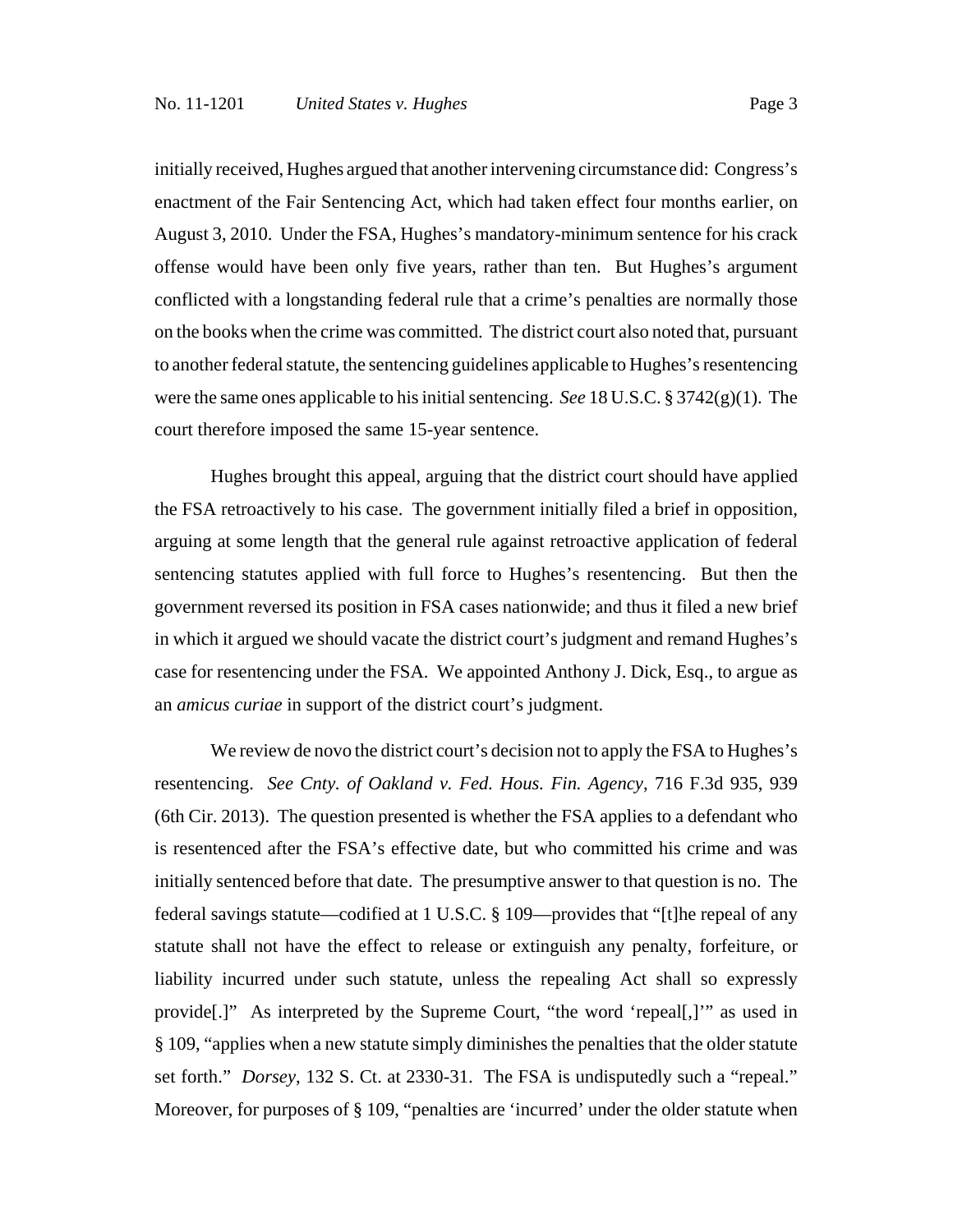an offender becomes subject to them, *i.e.*, commits the underlying conduct that makes the offender liable." *Id*. at 2331. Reading these terms together, then, § 109 sets a default rule that the penalties for a crime are those in place when the defendant commits it. Thus, "we must assume that Congress did *not* intend" for the FSA to apply retroactively in a particular defendant's case "unless [Congress] clearly indicated to the contrary." *Id.* at 2326 (emphasis in original).

The FSA itself does not contain any such clear indication, since Congress elected not to include a retroactivity provision in the Act. Absent some other clear indication that the FSA should apply to Hughes's resentencing, therefore, the Act does not apply.

The parties here (*i.e.*, the government and Hughes) argue that the Supreme Court's decision in *Dorsey* sets forth some clear indications that the FSA should apply to Hughes's resentencing. In *Dorsey*, the defendant sold crack before the FSA's effective date, but—unlike here—was first sentenced after that date. The Court stated that the question whether the FSA applied to Dorsey's sentencing was "difficult in part because relevant language in different statutes argues in opposite directions." *Id.* at 2330. One statute—namely, § 109—pointed like a road sign towards the conclusion that the FSA did not apply to Dorsey's sentencing, because the FSA was not on the books when Dorsey committed his crime. But the Court thought that a provision in the Sentencing Reform Act of 1984 marked out a different path—discernable, perhaps, more by the tracker's art than by simple sign reading, but discernable nonetheless. Specifically, the Court explained, 18 U.S.C.  $\S$  3553(a)(4)(A)(ii) "says that when 'determining the particular sentence to be imposed' in an initial sentencing, the [district] court 'shall consider,' among other things, the 'sentencing range' established by the Guidelines that are 'in effect on the date the defendant is sentenced.'" *Dorsey*, 132 S. Ct. at 2332 (quoting  $\S 3553(a)(4)(A)(ii)$ ) (emphasis omitted). Thus, in the Court's view, § 3553(a)(4)(A)(ii) expresses a "background sentencing principle" that, "when the Commission adopts new, lower Guidelines amendments, those amendments become effective to offenders who committed an offense prior to the adoption of the new amendments" but who are initially sentenced thereafter. *Id.* And the Court further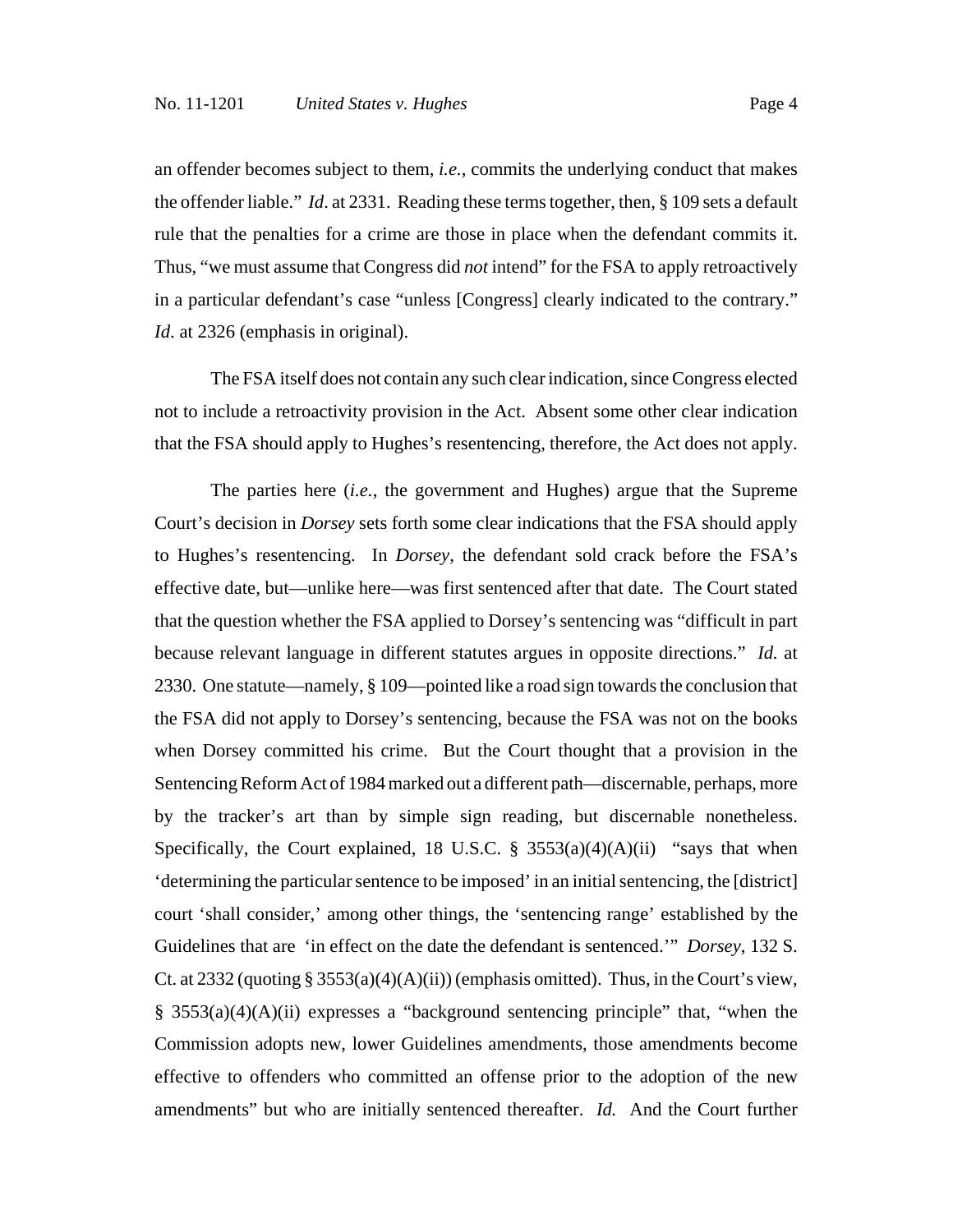observed that, in the FSA itself, Congress directed the Sentencing Commission to amend the crack-cocaine Guidelines "as soon as practicable" after the FSA's effective date. *Id.* Hence the Court determined that, in Dorsey's case,  $\S$  3553(a)(4)(A)(ii) led to the opposite conclusion that § 109 did.

But in Hughes's case these statutes point precisely the same way. For § 3553(a)(4)(A)(ii) contains an exception, inapplicable in *Dorsey* but undisputedly applicable here. Specifically, § 3553(a)(4)(A)(ii) provides that, "*except as provided in section 3742(g)*," the district court should apply the version of the Guidelines in effect at the time of the defendant's initial sentencing. (Emphasis added.) And § 3742(g)—entitled "Sentencing upon remand[,]" which is the kind of sentencing at issue here—provides in relevant part that "[a] district court to which a case is remanded . . . shall apply the guidelines . . . that were in effect *on the date of the previous sentencing* of the defendant prior to the appeal[.]" 18 U.S.C. § 3742(g)(1) (emphasis added). Thus, as interpreted by our court—and by their plain terms—" $\S\S 3553(a)(4)(A)$ and  $3742(g)(1)$  together  $\lceil \rceil$  express Congress's intent that the district court at resentencing apply the Guidelines that were in effect at the time of the defendant's *original* sentencing." *United States v. Taylor*, 648 F.3d 417, 424 (6th Cir. 2011) (emphasis added).

Unlike Dorsey, who sought to apply the FSA to his initial sentencing, Hughes seeks to apply the FSA to his *re*sentencing. Per the Court's manner of interpretation in *Dorsey*, §§ 3553(a)(4)(A)(ii) and  $3742(g)(1)$  tell us that Hughes cannot do so—that the penalties applicable in his resentencing, instead, are those "that were in effect on the date of [his] previous sentencing[.]" 18 U.S.C.  $\S 3742(g)(1)$ . Section 109 tells us the same thing. In this case, therefore, the "relevant language in different statutes" does not lead us in "opposite directions." *Dorsey*, 132 S. Ct. at 2330. Instead it leads us to the same place: the FSA does not apply to Hughes's resentencing.

What the parties ask us to do in this case, then, is remarkable. The presumption created by § 109 is one that we are bound to take seriously, as the Supreme Court reminded us in *Dorsey*. And in Hughes's case that presumption is not rebutted, but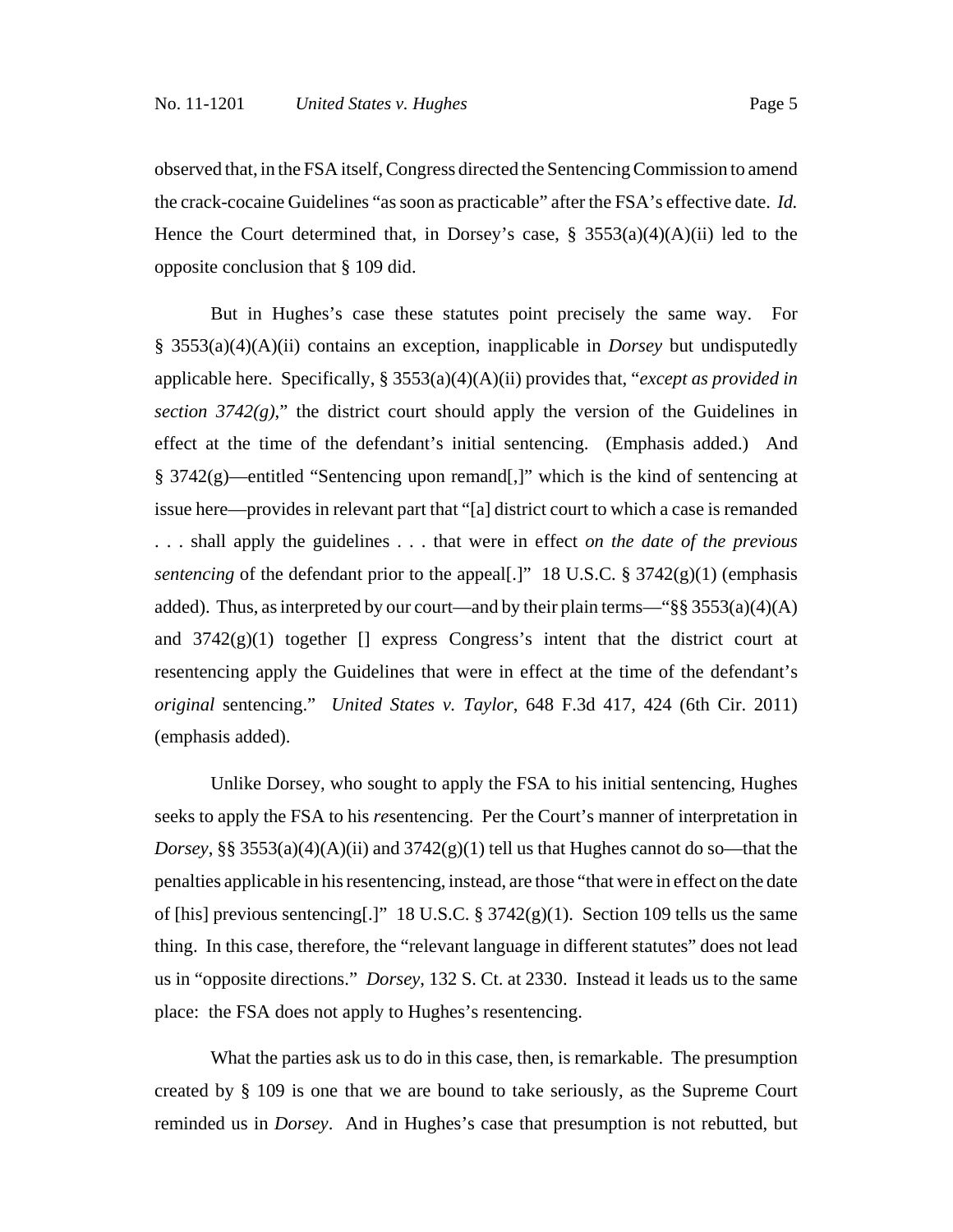*confirmed* by the very statute—§  $3553(a)(4)(A)(ii)$ —that the Court flagged as relevant there.

But the government offers three reasons why it thinks we should disregard that presumption nonetheless. First, the government argues that, taken together, three other statutory provisions—18 U.S.C.  $\S$ § 3553(a)(1), (a)(2)(A), and 3661—support retroactive application of the FSA to Hughes's case. Sections  $3553(a)(1)$  and  $(a)(2)(A)$  direct the district court to consider "the nature and circumstances of the offense" and "the seriousness of the offense," respectively, when determining a defendant's sentence. Section 3661 provides: "No limitation shall be placed on the information concerning the background, character, and conduct of a person convicted of an offense which a court of the United States may receive and consider for the purpose of imposing an appropriate sentence." Our court has read these provisions together to allow a district court to consider "postsentencing amendments to the Guidelines" when resentencing a defendant on remand. *Taylor*, 648 F.3d at 425. And from this rule—already once removed from the statutes themselves—the government infers a "sentencing principle" that courts should "consider and effectuate the latest views of Congress and the Sentencing Commission on appropriate punishment." Gov't Br. at 17. This putative "sentencing principle," in the government's view, then "weighs in favor" of retroactive application of the FSA. *Id.*

The argument is more impressionistic than legal. It has little to do with what the statutes actually say, and more to do, apparently, with one's perception of their mood or animating purpose. But statutes are not artistic palettes, from which the court can daub different colors until it obtains a desired effect. Statutes are instead law, which are bounded in a meaningful sense by the words that Congress chose in enacting them. Here, we do not see—and the government does not explain—how, exactly, the directive in § 3553(a) that the district court consider "the nature and circumstances" and "seriousness of the offense" has much to do with the question whether the FSA applies retroactively to Hughes's resentencing. The same is true as to the allowance in § 3661 for unrestricted consideration of a defendant's "background, character, and conduct[.]"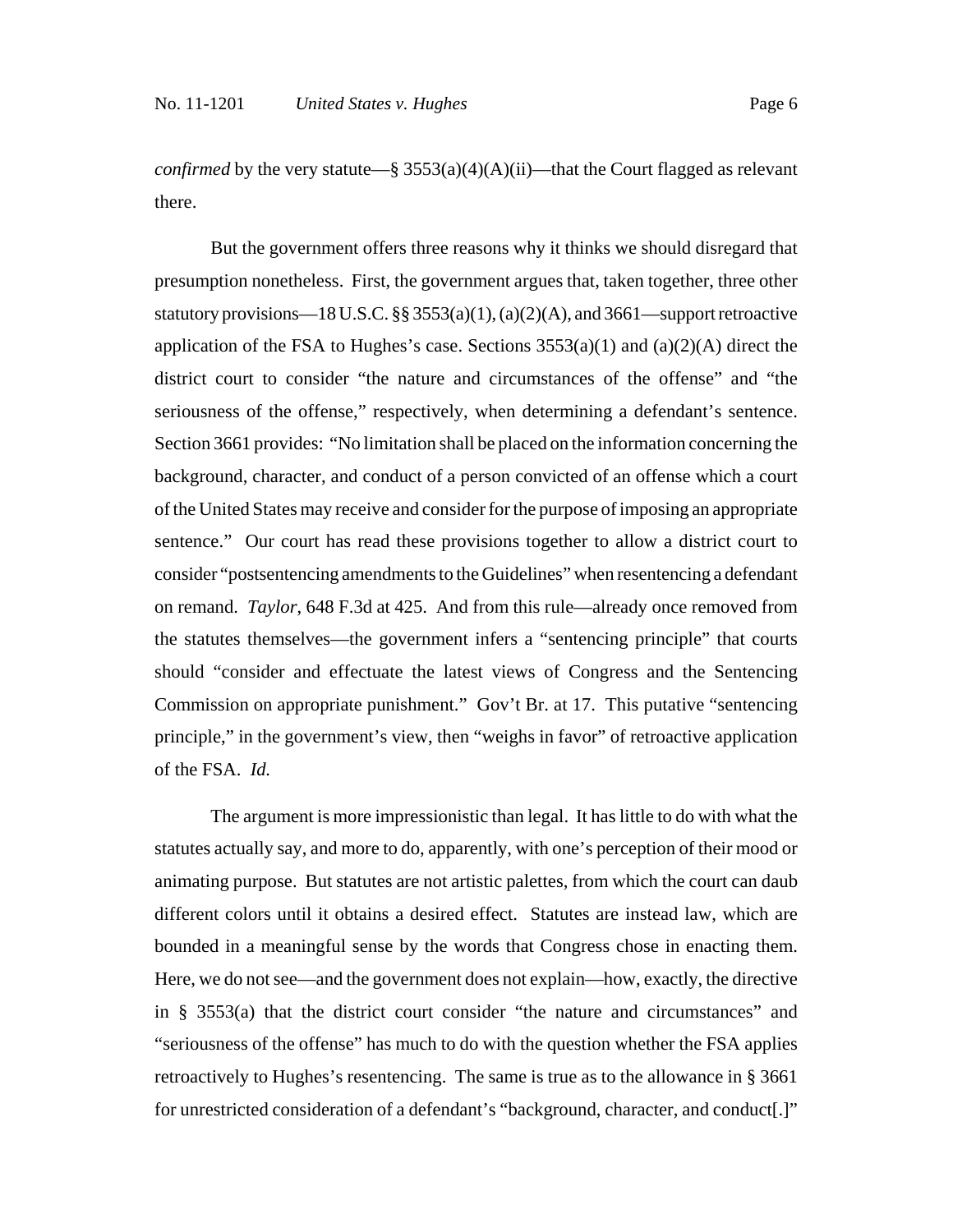To read these provisions to establish yet another "background sentencing principle" relevant to the FSA's retroactivity—and then to apply that putative principle to overcome the statutory phalanx of §§ 109 and  $3553(a)(4)(A)(ii)$  in this case—would be no longer to take any of these statutes seriously as law. There is a reason why none of these provisions—§§ 3553(a)(1), (a)(2)(A), or 3661—found any mention in *Dorsey*'s exhaustive recitation of the factors relevant to the question whether the FSA has retroactive effect. The reason is that these statutes *qua* statutes are immaterial to that question. We reject this argument.

Second, the government argues that, if we fail to apply the FSA to defendants resentenced after the FSA's effective date, we will create the kind of same-day sentencing disparities that the Court sought to avoid in *Dorsey*. There, the Court said that the imposition of "disparate sentences" by the "same judge" at the "same time" and in the "same place" were "a kind of unfairness that modern sentencing statutes typically seek to combat." 132 S. Ct. at 2333. But this argument too is torpedoed by § 3742(g)(1). The disparities that the Court cited in *Dorsey* were those between *initial* sentencings that occurred on the same day. The disparities here, in contrast, would be between initial sentencings and sentencings "upon remand," 18 U.S.C.  $§$  3742(g)—which is precisely the sort of disparity that Congress expressly prescribed in §  $3742(g)(1)$ . This argument therefore provides us no basis to overcome the presumption set forth in § 109.

It is true, of course, that in *Dorsey* the Court sought to avoid "imposing upon the pre-Act offender a pre-Act sentence at a time after Congress had specifically found in the Fair Sentencing Act that such a sentence was unfairly long." 132 S. Ct. at 2333. But the Court's opinion cannot be fairly read to suggest that this point, standing alone, is reason enough to provide the relief that Hughes seeks here. Instead it took "[s]ix considerations, taken together," to overcome the § 109 presumption in *Dorsey*. *Id.* at 2331. As shown above, those considerations do not overcome the § 109 presumption here; to the contrary, the most important of them only confirms it. Moreover, any argument based on this passage would prove too much: if the mere fact that Congress